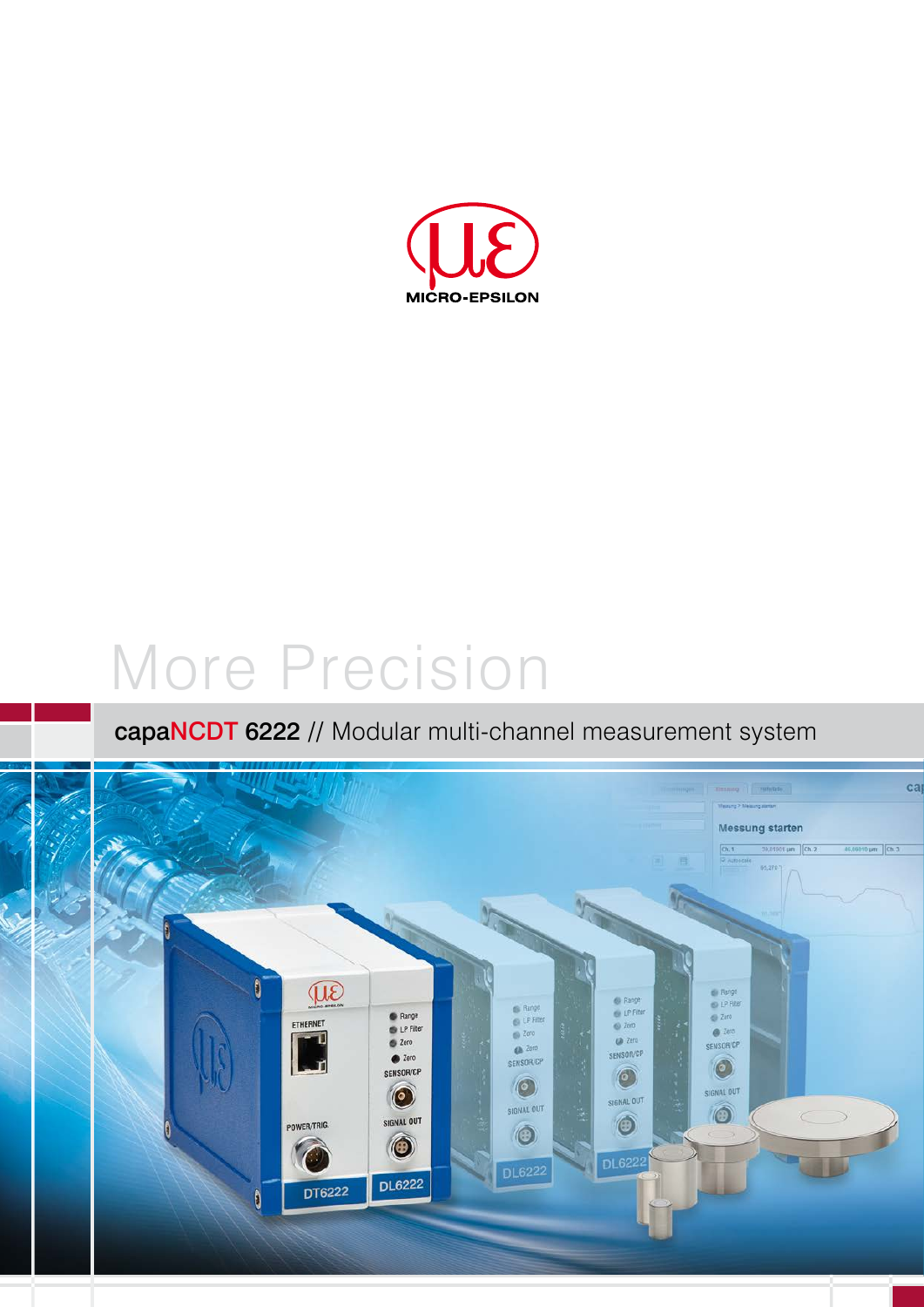### Modular multi-channel measurement system capaNCDT 6222



#### *- Modular, expandable to 4 channels*

- *Ethernet interface*
- *Easy configuration using the web browser*
- *Bandwidth: 20kHz (-3dB)*
- *Resolution up to 0.004% FSO*
- *Digital data rate: max. 3.906kSa/s*
- *Trigger feature*

#### System structure

The capaNCDT 6222 is a modular controller for capacitive displacement sensors. Providing a bandwidth of 20kHz, the measurement system is used for monitoring fast processes.

Its modular design enables an easy combination of up to 4 channels. The measurement system includes a control unit and a demodulator for each sensor. Its Ethernet interface integrated in the controller supports fast and easy configuration via web browser. The compact controller can be used as benchtop unit, it can be mounted to the wall or on a tophat rail using an adapter. The capaNCDT 6222 is compatible with all Micro-Epsilon sensors.

#### A measurement system consists of:

- control unit DT6222
- one demodulator module DL6222 with integrated preamplifier per sensor
- sensor
- **sensor cable**
- power supply cable
- Ethernet cable
- signal output cable

#### Accessories:

- signal output cable
- power supply cable
- DIN rail brackets
- mounting plates for wall mounting

DT6222 DL6222 DL6222 **Oscillator** Power/ internal bus **Microcontroller** Interface Trigger Ethernet Voltage 0...10V Current 4...20mA Voltage 0...10V Current 4...20mA Sensor Sensor Voltage conditioning Power supply 12...36V Signal conditioning | Preamplifier · Demodulation · Analogue filter adjustable · Zero point adjustable A/D converter Signal conditioning | Preamplifier **Demodulation** · Analogue filter adjustable Zero point adjustable A/D converter

#### Block diagram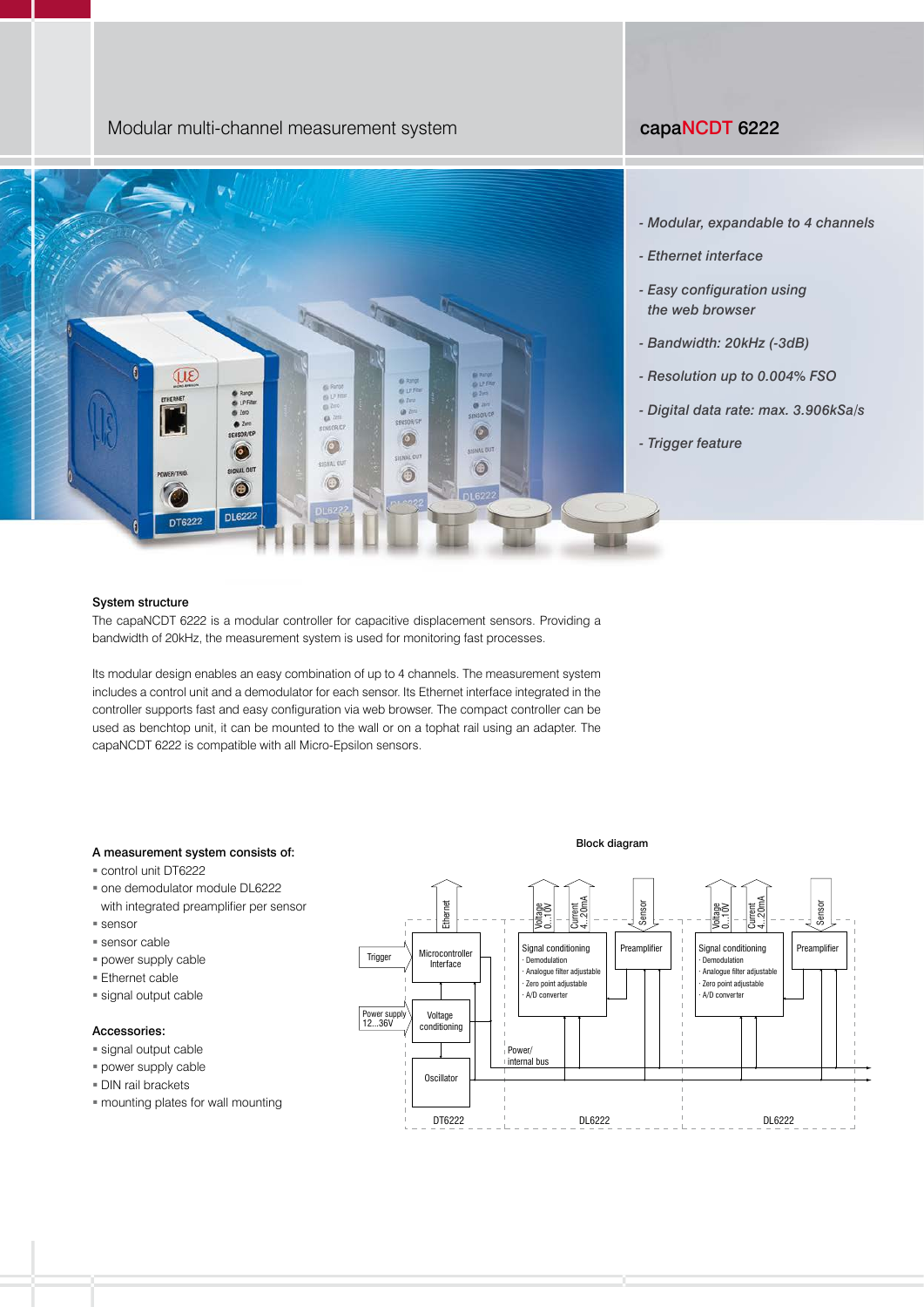

| Controller type DT6222                       |            | <b>Demodulator DL6222</b>                                                                              | Demodulator DL6222/ECL2         |  |
|----------------------------------------------|------------|--------------------------------------------------------------------------------------------------------|---------------------------------|--|
| Resolution static                            |            | 0.004% FSO                                                                                             | 0.004% FSO                      |  |
| Resolution dynamic                           |            | 0.05% FSO (20kHz)<br>0.1% FSO (20kHz)                                                                  |                                 |  |
| Bandwidth                                    |            | 20kHz (-3dB)                                                                                           | 20kHz (-3dB)                    |  |
| Bandwidth adjustable                         |            | 20kHz, 20Hz                                                                                            | 20kHz, 20Hz                     |  |
| Data rate digital output                     |            | max. 3.906kSa/s                                                                                        | max. 3.906kSa/s                 |  |
| Linearity (typ.)                             |            | $\leq$ ±0.1% FSO                                                                                       | $\leq$ ±0.2% FSO                |  |
| Sensitivity deviation                        |            | $\leq$ ±0.1% FSO                                                                                       | $\leq \pm 0.1\%$ FSO            |  |
| Long term stability                          |            | $\leq$ 0.02% FSO/month                                                                                 | $\leq$ 0.02% FSO/month          |  |
| Synchronous operation (multiple controllers) |            | no                                                                                                     | no                              |  |
| Insulator measurement                        |            | no                                                                                                     | no                              |  |
| Temperature stability                        |            | 200ppm                                                                                                 | 200ppm                          |  |
| Temperature range (operation)                | Sensor     | $-20+200^{\circ}C$                                                                                     | $-20$ $+200^{\circ}$ C          |  |
|                                              | Controller | $+10+60^{\circ}C$                                                                                      | $+10+60^{\circ}C$               |  |
| Temperature range (storage)                  |            | $-10 + 75^{\circ}C$                                                                                    | $-10 + 75^{\circ}C$             |  |
| Supply                                       |            | 24VDC (1236VDC)                                                                                        | 24VDC (1236VDC)                 |  |
| Power consumption                            | DT6222     | 2.8W (typ.)                                                                                            | 2.8W (typ.)                     |  |
|                                              | per DL6222 | 1.2W (typ.); 1.4W (max.)<br>1.2W (typ.); 1.4W (max.)                                                   |                                 |  |
| Analogue output                              |            | 0  10V (short circuit proof)                                                                           | 0  10V (short circuit proof)    |  |
|                                              |            | 420mA (load max. 500 $\Omega$ )                                                                        | 420mA (load max. 500 $\Omega$ ) |  |
| Digital interface                            |            | Ethernet<br>Ethernet                                                                                   |                                 |  |
| Sensors                                      |            | all sensors<br>all sensors                                                                             |                                 |  |
| Sensor cable standard                        |            | CCm1.4x; CCg2.0x<br>CCm2.8x; CCg4.0x                                                                   |                                 |  |
| Sensor cable (matched)                       |            | $\leq$ 2.8m (with CCmxx) $\leq$ 4.0m (with CCgxx)<br>$\leq$ 2.8m (with CCmxx) $\leq$ 4.0m (with CCgxx) |                                 |  |
| Trigger                                      |            | TTL, 5V                                                                                                | TTL, 5V                         |  |
| Number of channels                           |            | max. 4                                                                                                 | max. 4                          |  |

FSO = Full Scale Output